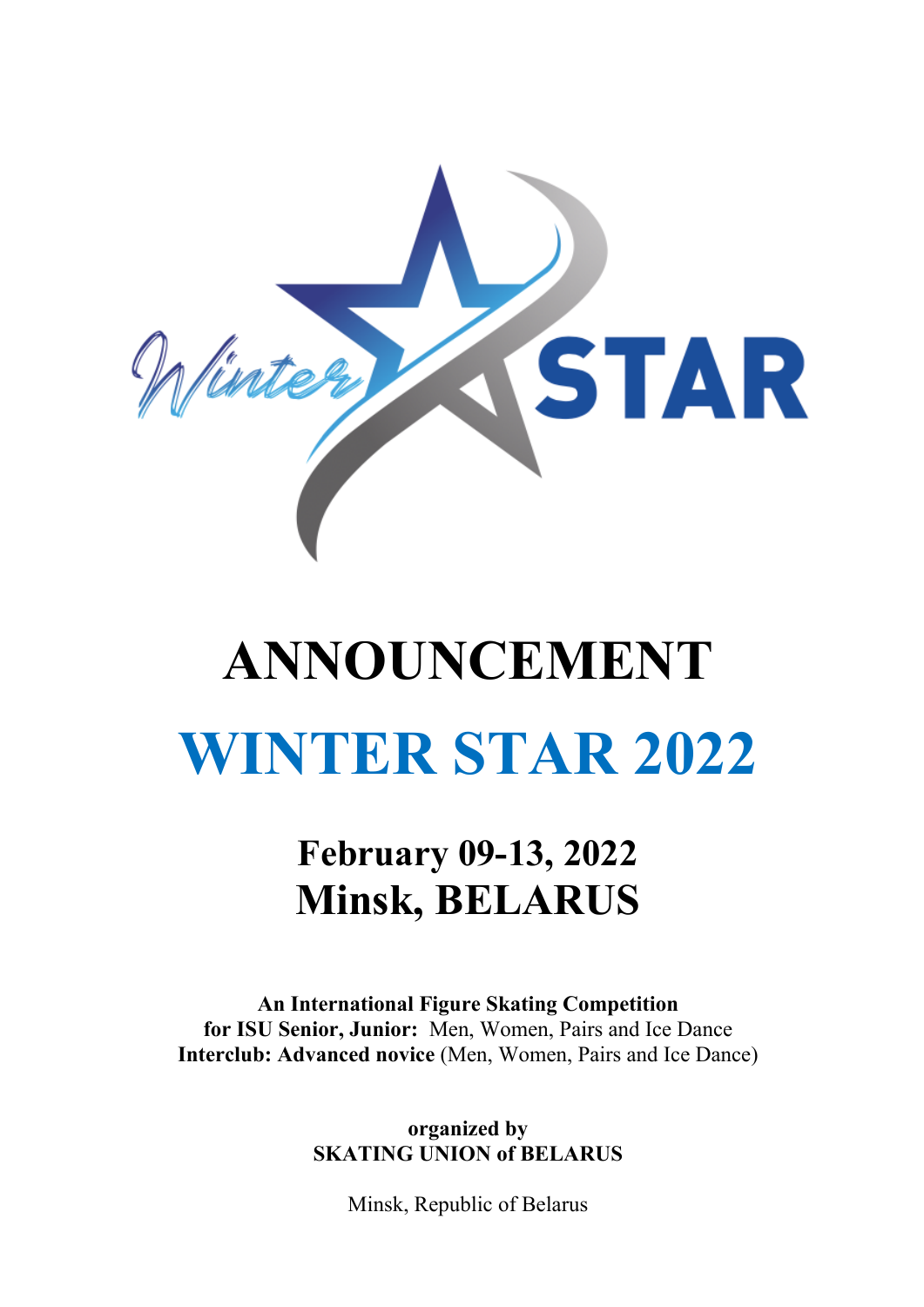#### *OUR DEAR SKATING FRIENDS,*

#### Welcome to Minsk!

On behalf of Skating Union of Belarus and the Organizing Committee, we are glad to invite you to participate in the International Figure Skating Competition – Winter Star 2022.

#### **1 GENERAL REGULATIONS**

The Competition will be conducted in accordance with the ISU Constitution and General Regulations, the Special Regulations & Technical Rules Single & Pair Skating and Ice Dance 2021, and the relevant ISU Communications.

Participation in the competition is open to all Competitors who belong to an ISU Member, Rule 109, paragraph 1 and qualify with regard to eligibility according to Rule 102, provided their ages fall within the limits specified in Rule 108, paragraph 3.a) and they meet the participation, citizenship and residency requirements in Rule 109, paragraphs 1 through 5 and ISU Communication 2030 or any update of this Communication.

In accordance with Rule 109 of the ISU General Regulations and ISU Communication 2030, all Skaters who do not have the nationality of the Member by which they have been entered or who, although having such nationality, have in the past represented another Member, must produce a Clearance Certificate. Passports of all Skaters, as well as the ISU Clearance Certificate, if applicable, must to be presented at the accreditation of the event for verification.

All Competitors must be entered through their respective Member Federations.

#### **2 PLACE & DATES**

PLACE: Ice Palace of the «Children's and Youth Sports School for Figure Skating of the Main Directorate of Sports and Tourism of the Minsk City Executive Committee» Address: Passage Karolinskiy 1, Minsk, Belarus

**Main arena** Size: 30 m x 60 m. **Practice arena** Size: 26 m x 60 m. The two arenas are located on the same territory. Both arenas are indoor and heated.

DATES: February 09-14, 2022. Arrival of the participants – from February 08-09, 2022.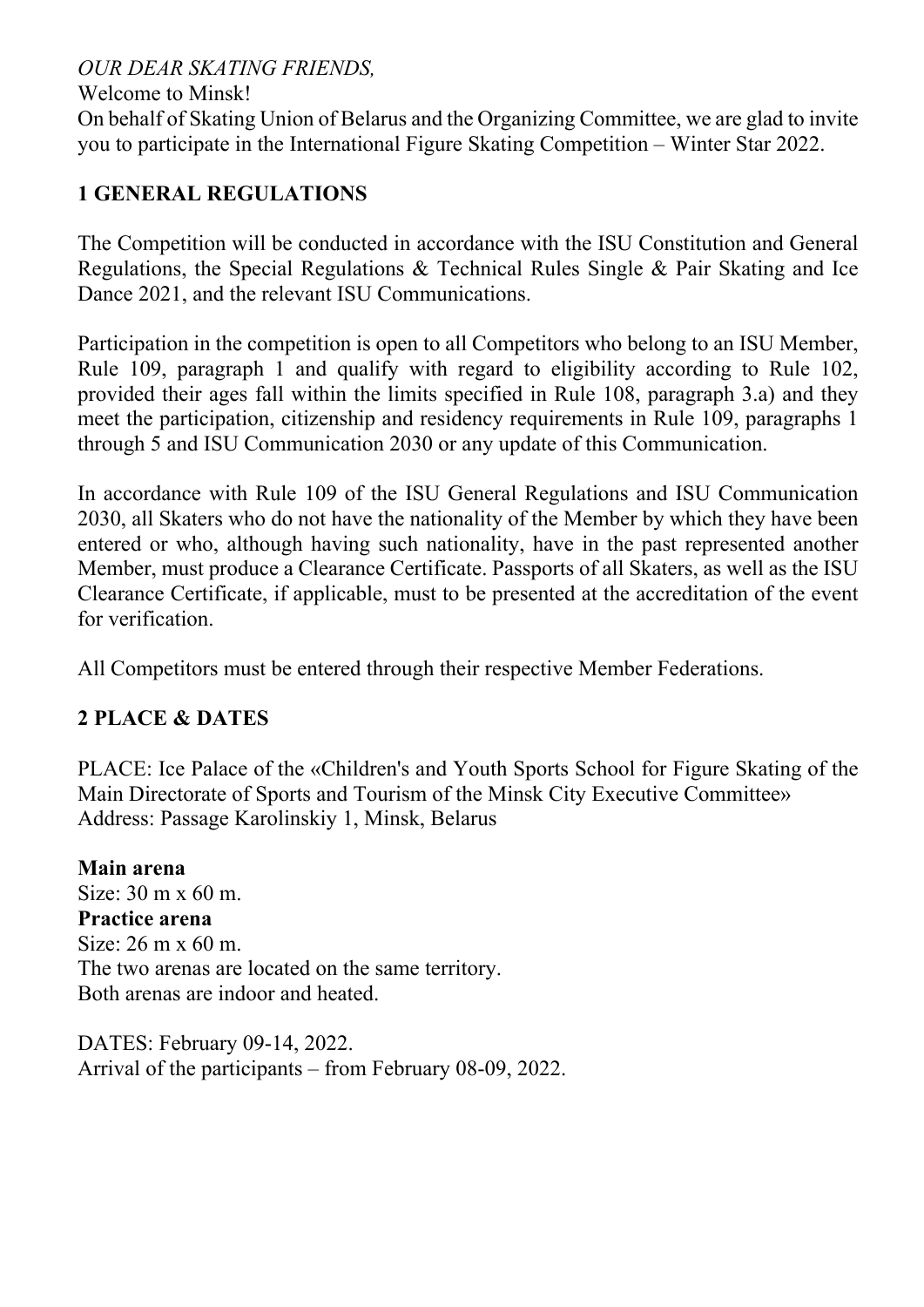## **3 TECHNICAL DATA**

#### ISU categories:

**SENIOR:** Men, Ladies, Pair Skating and Ice Dance

| <b>MEN</b>     | <b>Short Program</b> | The required elements to be skated are those listed in                       |  |  |
|----------------|----------------------|------------------------------------------------------------------------------|--|--|
|                |                      | ISU Technical Rules Single & Pair Skating 2021,                              |  |  |
|                |                      | Guidelines listed in ISU Communication 2382.                                 |  |  |
|                |                      | Duration: $2 \text{ min.}$ , $40 \text{ sec.} +/- 10 \text{ sec.}$           |  |  |
|                | Free Skating         | In accordance with ISU Technical Rules Single & Pair                         |  |  |
|                |                      | Skating 2021. Duration: $4 \text{ min.}, +/- 10 \text{ sec.}$                |  |  |
| <b>WOMEN</b>   | <b>Short Program</b> | The required elements to be skated are those listed in                       |  |  |
|                |                      | ISU Technical Rules Single & Pair Skating 2021.                              |  |  |
|                |                      | Guidelines listed in ISU Communication 2382.                                 |  |  |
|                |                      | Duration: $2 \text{ min.}$ , $40 \text{ sec.} +/- 10 \text{ sec.}$           |  |  |
|                | Free Skating         | In accordance with ISU Technical Rules Single & Pair                         |  |  |
|                |                      | Skating 2021.                                                                |  |  |
|                |                      | Duration: 4 min., $\pm/2$ 10 sec.                                            |  |  |
| <b>PAIR</b>    | <b>Short Program</b> | The required elements to be skated are those listed in                       |  |  |
| <b>SKATING</b> |                      | ISU Technical Rules Single & Pair Skating 2021.                              |  |  |
|                |                      | Guidelines listed in ISU Communication 2382.                                 |  |  |
|                |                      | Duration: $2 \text{ min.}$ , $40 \text{ sec.} +/- 10 \text{ sec.}$           |  |  |
|                | Free Skating         | In accordance with ISU Technical Rules Figure Skating                        |  |  |
|                |                      | & Pairs Skating 2021.                                                        |  |  |
|                |                      | Duration: 4 min., $+/- 10$ sec.                                              |  |  |
| <b>ICE</b>     | <b>Rhythm Dance</b>  | In accordance with ISU Technical Rules Ice Dance                             |  |  |
| <b>DANCE</b>   |                      | 2021. Rhythms, required elements and guidelines are                          |  |  |
|                |                      | those listed in ISU Communications 2393 and                                  |  |  |
|                |                      | subsequent updates.                                                          |  |  |
|                |                      | Duration: $2 \text{ min.}$ , $50 \text{ sec.}$ , $\frac{+}{-}10 \text{ sec}$ |  |  |
|                | <b>Free Dance</b>    | In accordance with ISU Technical Rules Ice Dance                             |  |  |
|                |                      | 2021. The required elements to be skated are those                           |  |  |
|                |                      | listed in ISU Communication 2393 and subsequent                              |  |  |
|                |                      | updates.                                                                     |  |  |
|                |                      | Duration: 4 min., $+/- 10$ sec.                                              |  |  |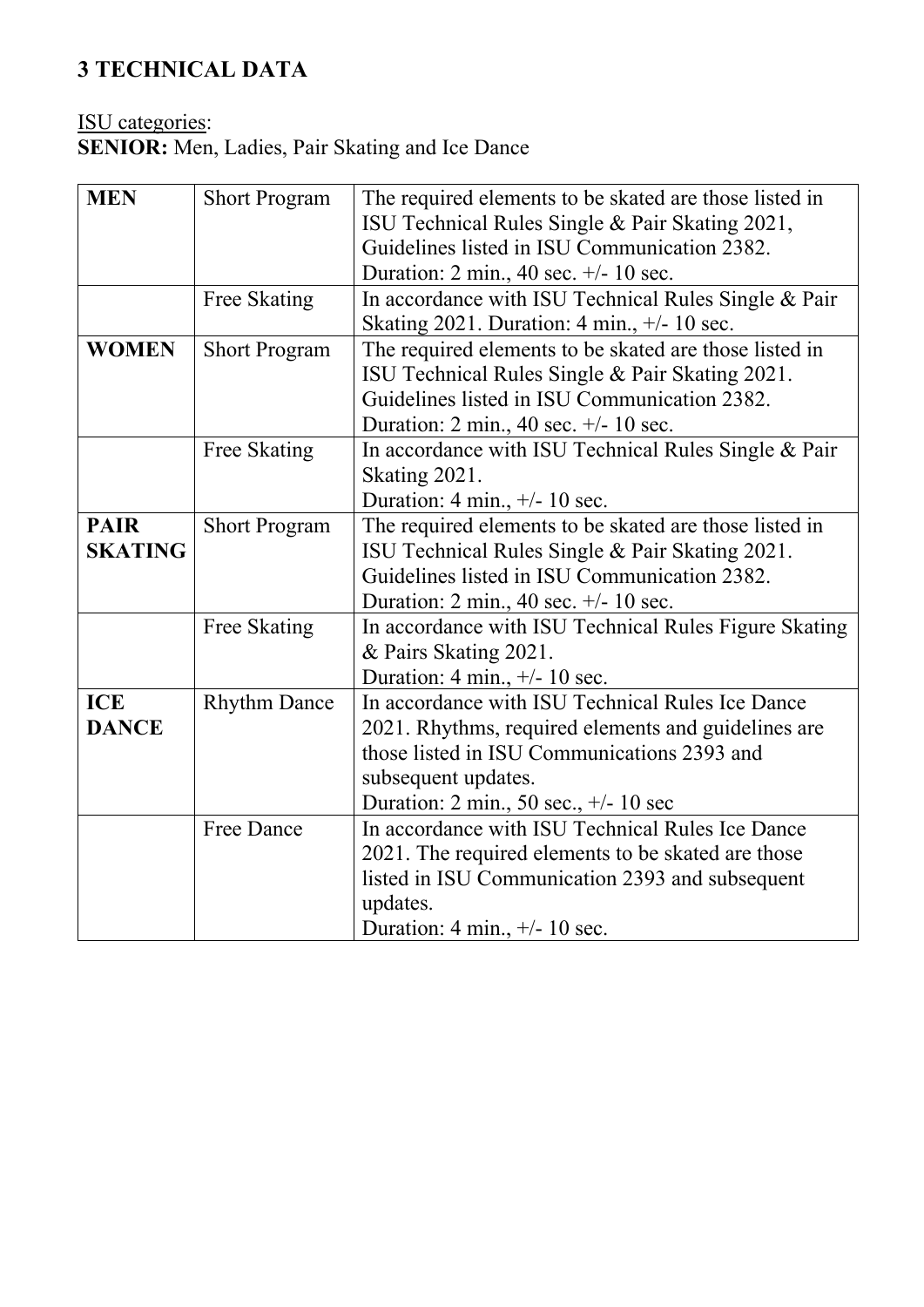#### ISU categories: **JUNIOR:** Men, Ladies, Pairs and Ice Dance

| <b>Short Program</b> | The required elements to be skated are those listed in<br>ISU Technical Rules Single & Pair Skating 2021 and<br>the respective ISU Communication 2382.<br>Duration: $2 \text{ min.40 sec.} +/- 10 \text{ sec.}$ |
|----------------------|-----------------------------------------------------------------------------------------------------------------------------------------------------------------------------------------------------------------|
|                      |                                                                                                                                                                                                                 |
|                      | In accordance with ISU Technical Rules Single & Pair                                                                                                                                                            |
|                      | Skating 2021.                                                                                                                                                                                                   |
|                      | Duration: $3 \text{ min.}30 \text{ sec.}$ +/- $10 \text{ sec.}$                                                                                                                                                 |
| <b>Short Program</b> | The required elements to be skated are those listed in                                                                                                                                                          |
|                      | ISU Technical Rules Single & Pair Skating 2021 and                                                                                                                                                              |
|                      | the respective ISU Communication 2382.                                                                                                                                                                          |
|                      | Duration: $2 \text{ min.40 sec.} +/- 10 \text{ sec.}$                                                                                                                                                           |
|                      | In accordance with ISU Technical Rules Single & Pair                                                                                                                                                            |
|                      | Skating 2021.                                                                                                                                                                                                   |
|                      | Duration: $3 \text{ min.}30 \text{ sec.}$ +/- $10 \text{ sec.}$                                                                                                                                                 |
|                      | The required elements to be skated are those listed in                                                                                                                                                          |
|                      | ISU Technical Rules Single & Pair Skating 2021, and                                                                                                                                                             |
|                      | the respective ISU Communication 2382.                                                                                                                                                                          |
|                      | Duration: $2 \text{ min.40 sec.} +/- 10 \text{ sec.}$                                                                                                                                                           |
|                      | In accordance with ISU Technical Rules Figure Skating                                                                                                                                                           |
|                      | & Pairs Skating 20121.                                                                                                                                                                                          |
|                      |                                                                                                                                                                                                                 |
|                      | Duration: $3 \text{ min.}30 \text{ sec.}$ +/- $10 \text{ sec.}$                                                                                                                                                 |
|                      | In accordance with ISU Technical Rules Ice Dance                                                                                                                                                                |
|                      | 2021.                                                                                                                                                                                                           |
|                      | Rhythms, required elements and guidelines are those                                                                                                                                                             |
|                      | listed in ISU Communication 2393 and subsequent                                                                                                                                                                 |
|                      | updates.                                                                                                                                                                                                        |
|                      | Duration: $2 \text{ min.50 sec.} +/- 10 \text{ sec}$                                                                                                                                                            |
| <b>Free Dance</b>    | In accordance with ISU Technical Rules Ice Dance                                                                                                                                                                |
|                      | 2018, Rule 710. The required elements to be skated are                                                                                                                                                          |
|                      | those listed in ISU Communication 2393 and                                                                                                                                                                      |
|                      | subsequent updates.                                                                                                                                                                                             |
|                      | Duration: $3 \text{ min.}30 \text{ sec.}$ +/- $10 \text{ sec.}$                                                                                                                                                 |
|                      | Free Skating<br>Free Skating<br><b>Short Program</b><br>Free Skating<br><b>Rhythm Dance</b>                                                                                                                     |

#### **4 DRAW**

The Starting numbers will not be drawn by the competitors but by the Technical Controller. The Referee shall conduct the draw as usual, while the Technical Controller holds the bag and draws the numbers. The draw numbers will be disinfected, and the Technical Controller is advised to use hand sanitizer before and after the draw procedure. Starting order for the Free Skating/Free Dance for all categories will be in reverse order of the results of Short Program/ Rhythm Dance/Pattern Dances.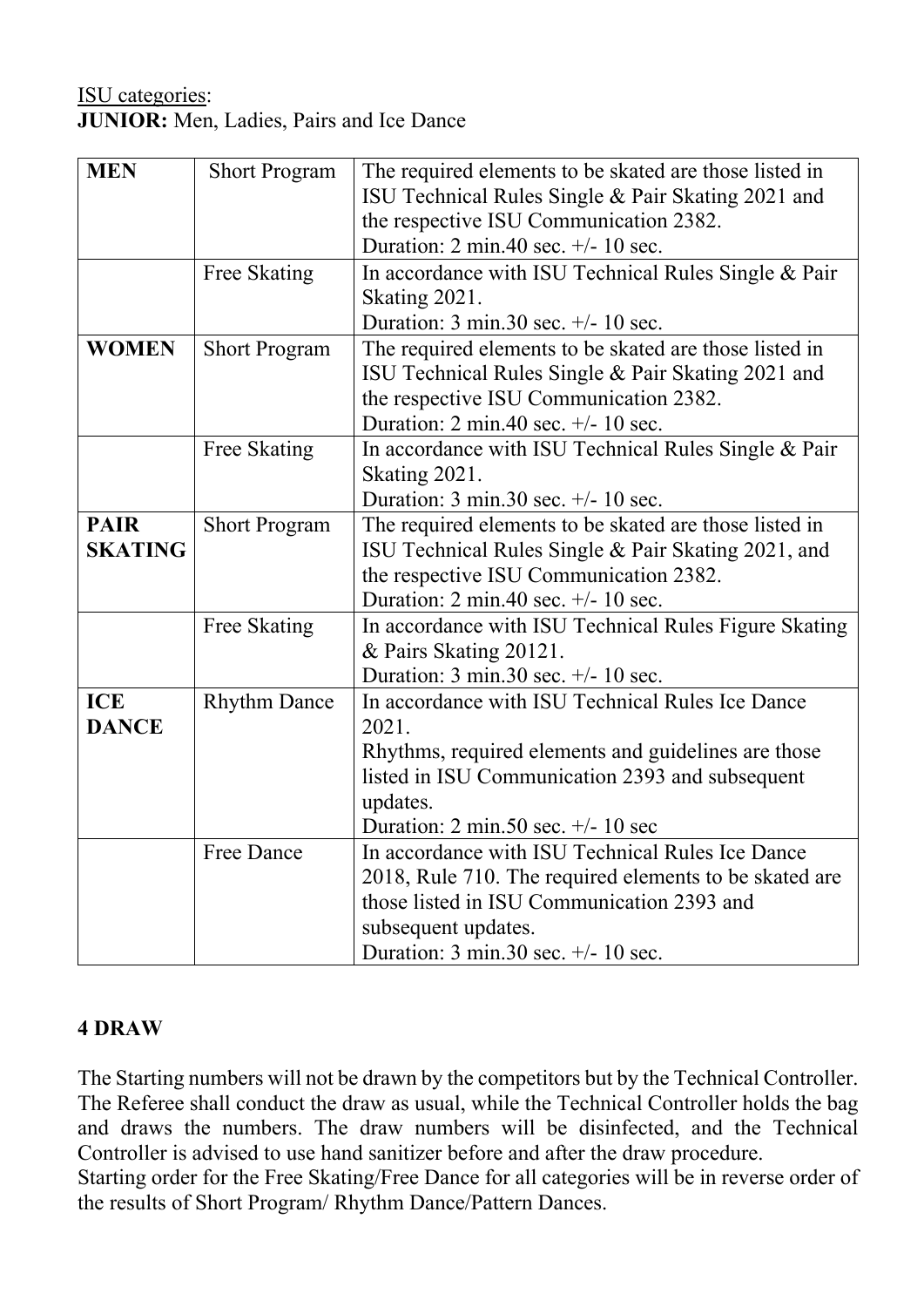#### **5 ENTRIES**

Each ISU Member has the right to nominate skaters for each discipline. The official entry forms must be used. The organizer reserves the right to enter more competitors in each category.

Passports of the skaters as well as the ISU Clearance Certificate, if applicable, must be presented at the registration.

The binding Entry by Name of Skaters & Coaches has to reach the organizer not later than **January 28, 2022 - 20:00 h (local time Minsk).**

The entry forms as well as any other form provided by the OC have to be used and must be sent to:

Organizing Committee

Skating Union of Belarus

Pobeditelei avenue, 17 office 707

220004, Minsk

#### **E-mail: winterstar2022minsk@gmail.com**

Contact person: Katsiaryna Kisliuk

Entries must be accompanied by the official "ISU Declaration Form" as per Rule 131. In case of competitors not being of age (under 18), the Declaration must be co-signed by at least one of the parents or another legal representative.

Each Entry Form and Declaration Form must be signed by an authorized ISU Member Representative such as the President, General Secretary, Executive Director, CEO (Rule 104, paragraph 4).

#### **5.1 Entries of Judges**

Each ISU Member has right to nominate one (1) Judge. If an ISU Member has entries in two disciplines, this Member has the right to nominate a second judge, who has to have an international qualification for Ice Dance and, if possible, also for Singles or Pairs. If there will be too many Judges nominated for participation, the Organizer reserves the right to draw for the composition of panels beforehand and inform those Judges who are not drawn for service.

The Entries of Judges must be sent to **Organizing Committee** not later than: **January 28, 2022 – 20:00 h (local time Minsk)**.

The Initial Judges Meeting will be organized February 09, 2022 – 20:00 h (local time Minsk).

Round Table Discussions will be scheduled after the Victory ceremony of each category.

#### **6 MUSIC**

All Competitors shall furnish competition music of excellent quality on CD or in any other approved format. In accordance with Rule 343, paragraph 2, all covers/discs must show the Competition event, Competitor's name, the Nation and the exact running time of the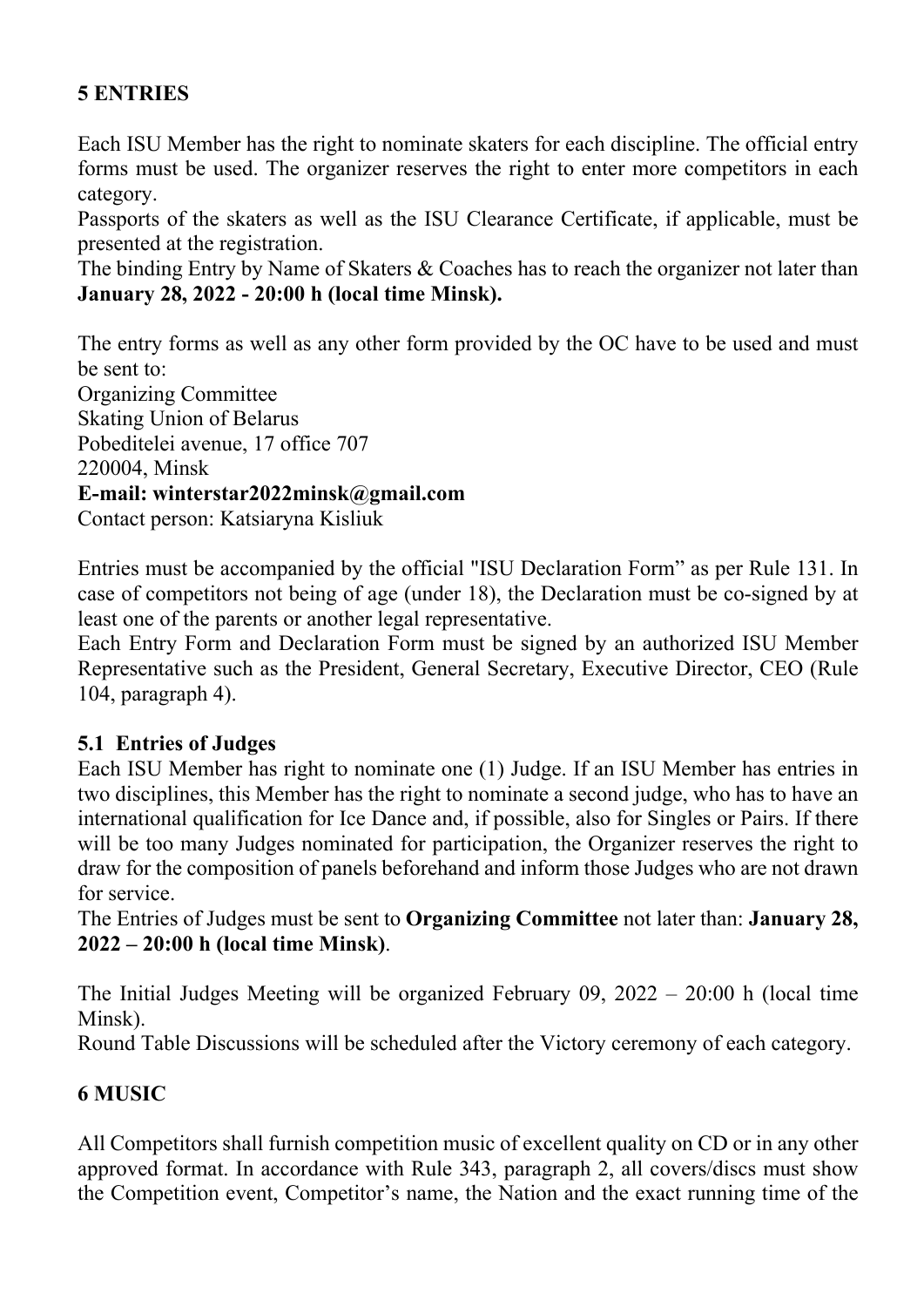music (not skating time) including any starting signal and must be submitted at the time of registration. Each program (short program, free skating, rhythm dance, free dance) must be recorded on a separate disc. In addition, competitors/couples must provide a back-up drive for each program.

The titles, composers and orchestras of the music to be used for the Short Program and Free Skating Program for Single and Pairs, for the Rhythm and Free Dance Program for Ice Dance, must be listed for each Competitor on the official Competition Music Form.

If music information is not complete and/or the music is not provided, accreditation will not be given.

With the entry forms, the "Program Content Sheet" must be returned to the Organizing Committee in time. It is mandatory that the Program Content Sheet be filled in precisely by each Skater/team in English using the terminology for the elements listed in the respective ISU Communication.

#### **7 REGISTRATION**

Accreditation will be given to all Event Referees, Technical Controllers, Technical Specialists, Data / Video Operator, all accepted Judges, Participants, one Team Leader and one Coach per Skater / Couple. Accreditation will not be issued without presentation of a valid passport. **Accreditation will be given in the Arena** at the Accreditation Office. If the required forms are not complete and music discs are not provided, accreditation will not be given.

#### **8 CHARGES**

Single Skating: **90** Euro/skater. Ice Dance/ Pair skating: **110** Euro/couple. The transportation service from airport/railway station is available upon request. The price for transportation is **30** Euro (airport transportation – both ways), **15** Euro (railway station transportation - both ways).

Entry fees must be paid after confirmation of member participation. The Organizer will not return entry fee but you can replace one skater for another in any category before draw.

Entry Fees are requested to be paid via bank transfer until February 05, 2022 at the latest. Please note that all banking charges have to be borne by the sender.

The entry fees have to be transferred to following bank account: The Skating Union of Belarus TAX Number: 100099955 Account # BY78BLBB30150100099955001005 SWIFT Code: BLBBBY2X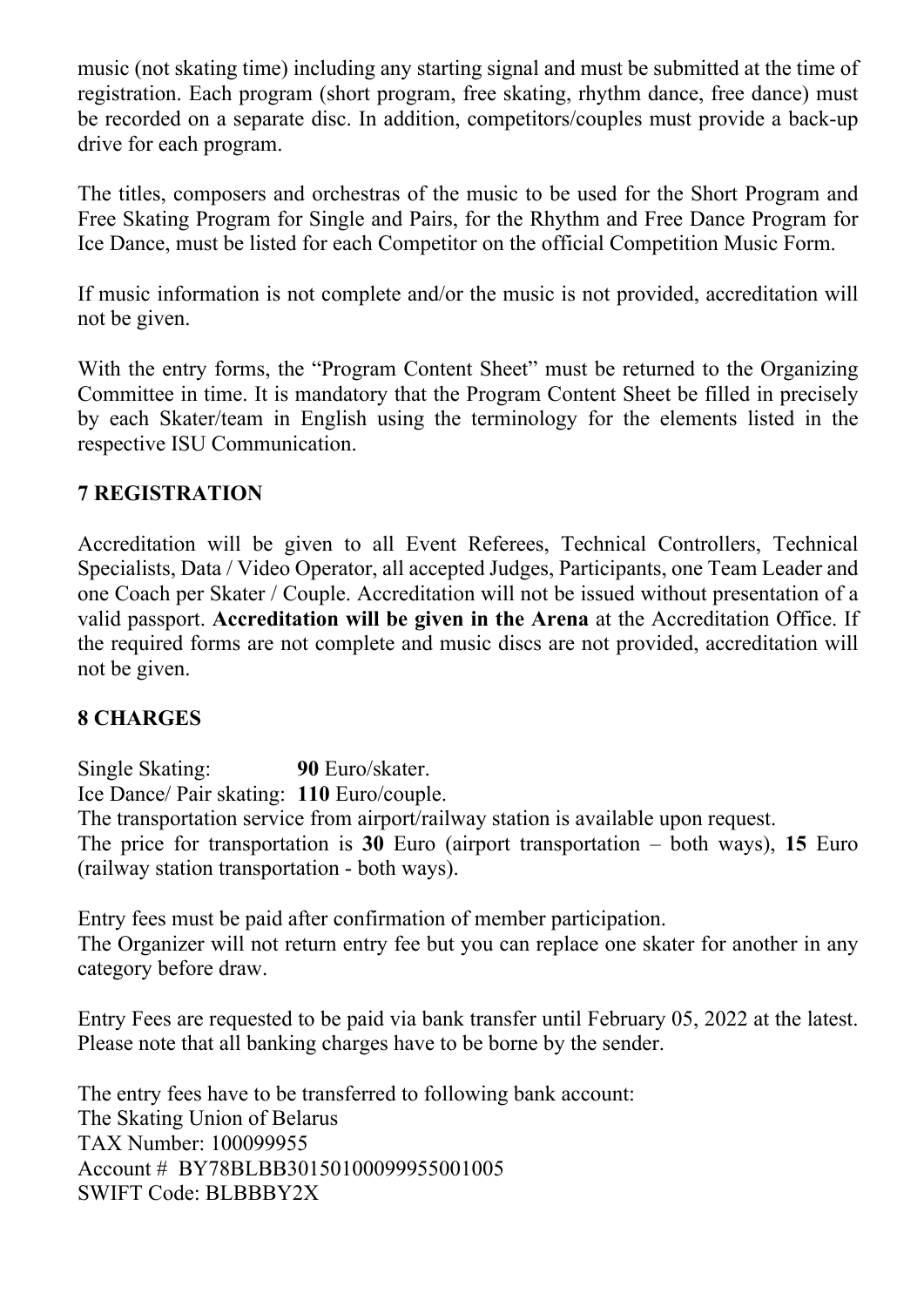BELINVESTBANK JSC, Department 537 Correspondent bank: VTB Bank (Deutschland) AG, Frankfurt am Main, Germany HOCTRO# 0105140396 EUR SWIFT: OWHBDEFF

#### **9 RESULTS & PRESENTATION OF MEDALS**

The marking system (ISU Judging System) as described in ISU Technical Rule Single & Pair Skating and Ice Dance 2021, Rule 352 and Rule 353 (Determination and publication of results) will be used.

The three best-placed Skaters/Couples in each event will be announced and honored at the official Victory Ceremony.

#### **10 EXPENSES**

The travel expenses as well as the accommodation expenses of the Team Leaders, Competitors and other Team Officials will not be covered by the Organizer and are on the account of the teams.

OC will cover accommodation and meal expanses for Referees, for the nominated Technical Controllers and the Technical Specialists, Data / Replay Operators beginning with dinner on February 09, 2022 until breakfast on February 14, 2022.

Travel expenses will only be covered for the nominated Referees, Technical Controllers, and Technical Specialists and Data/Replay Operators based on economy fare.

All extra expenses incurred by any Official will be the responsibility of that person and must be paid prior departure.

#### **11 ACCOMODATION**

Hotel "IBB" \*\*\* Minsk, Gazety Pravda ave. 11, Minsk Phone: +375 17 247-89-63 Web: https://ibb.by/en/hotel/ Single Room breakfast included (per person, per night): 60 Euro Double Room breakfast included (per 2 persons, per night): 80 Euro

All arrangements for accommodations must be made through the Organizing Committee. WINTER STAR 2022 Organizing Committee:

**Skating Union of Belarus**: Pobeditelei ave., 17 office 707 E-mail: **winterstar2022minsk@gmail.com** E-mail: info@skating.by Contact person: Katsiaryna Kisliuk +375447610763.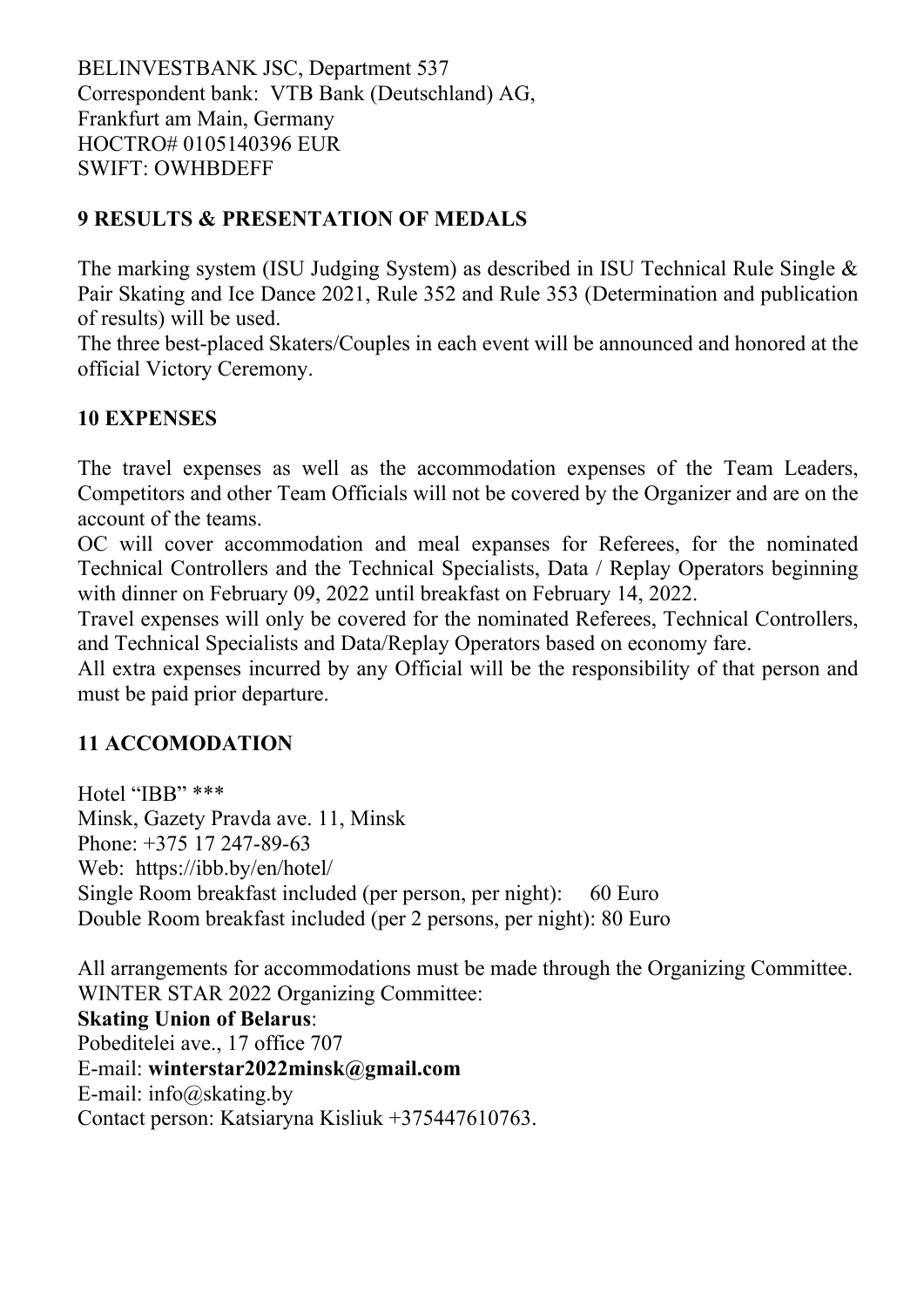#### **12 VISA-FREE INFORMATION**

According to the Presidential Decree, effective from July 27, 2018, foreign citizens of **74 countries\* can enter Belarus for up to 30 days\*\*** and exit from the territory of Belarus only through the State border checkpoint of the Republic of Belarus **"Minsk National Airport"**.

The given order of visa-free movement through the airport **does not extend to persons coming to Belarus by plane from the Russian Federation, as well as to those who intend to fly to the airports of the Russian Federation** (such flights are considered as internal ones and do not have border control).

Please, see the link below. https://mfa.gov.by/en/visa/freemove/airport/

For questions on visa application procedures, please contact with the Organizing Committee.

#### **13 LIABILITY**

According to the ISU Rule 119, the Organizer accepts no liability for bodily or personal injury, or for property lost or damage incurred by any Competitors or any kind of Officials. The Organizer will provide medical emergency aid during the Competition.

#### **14 COVID-19 MEASURES**

The Organizer will host the event according to the Guidelines for ISU Events During the COVID-19 Pandemic - Figure Skating.

For your information please see the link below.

https://www.isu.org/docman-documents-links/isu-files/documents-communications/clean-sport-1/coronavirus/24905-isu-guidelines-covid-19-pandemic-sport-specific-annex-figure-skating-final-20- 08-31/file

Please note, that all participants arriving will need 1 negative PCR test made in the last 72 hours before travelling, and an Invitation letter that OC shall provide.

#### **15 PRELIMINARY SCHEDULE (subject to change)**

| <b>February 09, 2022</b> | Official practices Junior, Senior Ice Dance    |     |  |
|--------------------------|------------------------------------------------|-----|--|
| <b>February 10, 2022</b> | Official practices Junior and Senior Ice Dance |     |  |
| Competitions:            | Ice Dance Junior, Senior, Advanced Novice      | RD. |  |
|                          | Advanced Novice Men and Women Non-ISU 2010     |     |  |
|                          | and younger                                    |     |  |